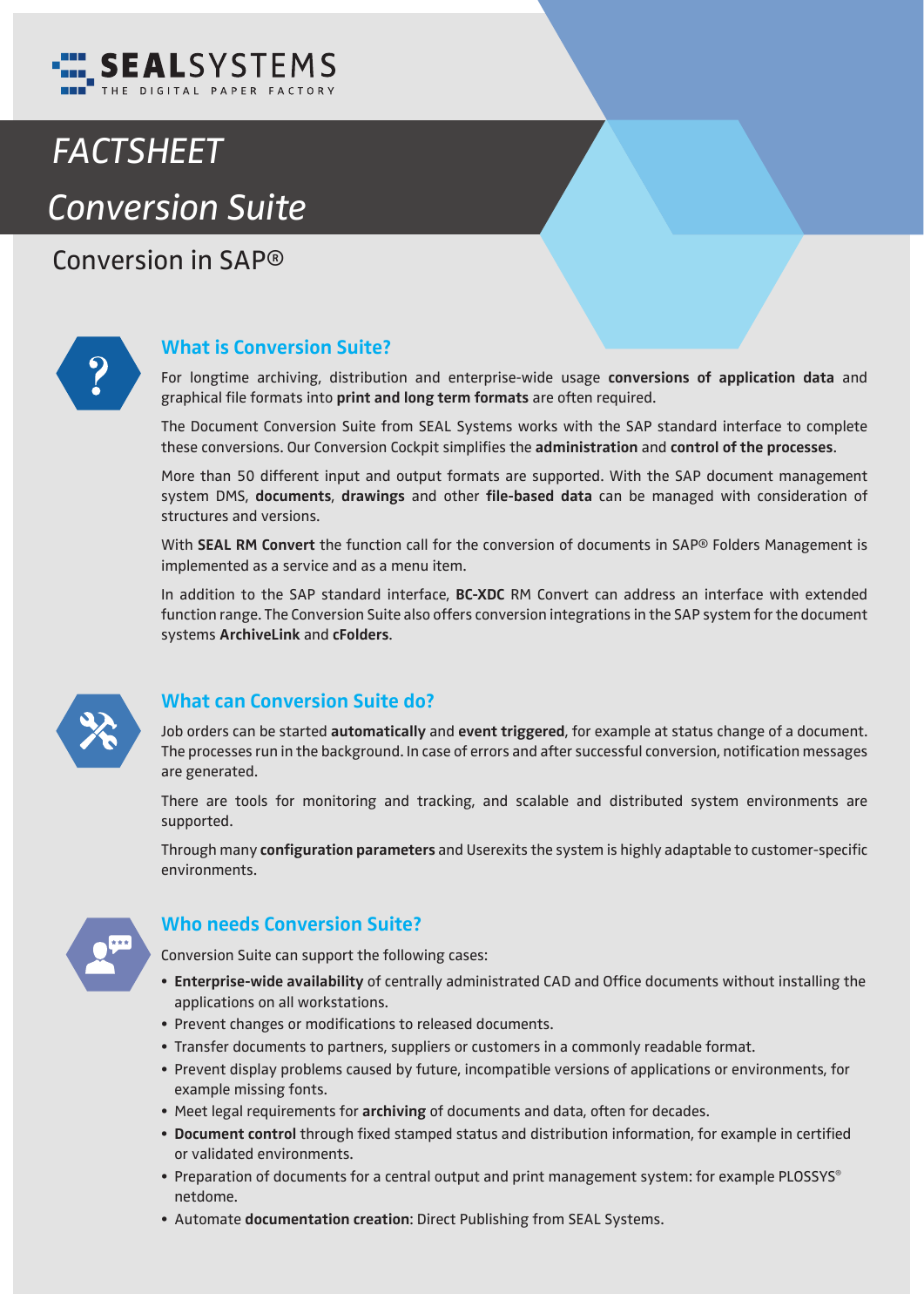## Conversion Suite

#### **Advantages**

- **Logging**
- **<sup>O</sup>** Process Monitoring
- **E-Mail for success or error message**
- **Q** Adding of several documents for one multi-page PDF
- **Ecryption / Protection / Signature (PDF)**
- $\bullet$  Parallel processing and scalability
- **Location-related assignment**
- **<sup>O</sup>** Queue management
- **<sup>O</sup>** Priority management
- $\bullet$  Configuration of additional data (stamping or field actualization)
- $\bullet$  No viewer or other software necessary on the client
- $\bullet$  Creation of PDF/A long term format
- **Full Unicode support**

#### **Technology**

The actual conversion service runs on a separate server, which receives the SAP conversion jobs and sends the resulting files back to the SAP system.

The design and runtime environment of the Digital Process Factory provides for the interactivity of the conversion processes and for the step-by-step tracking of conversion jobs. Processes are flexibly entensible and scalable, and can be distributed.

#### **SEAL Conversion Cockpit**

The SAP integration tool for monitoring and administering server and conversion jobs provides

- User, server or process-oriented viewing
- Filters for status and other characteristics
- Detailed viewing of status and statistics
- Running of re-conversion
- Monitor over all process and components of the conversion server
- Statistical functions with graphical display and export possibilities

In distributed environments with multiple locations, SAP systems and SEAL Systems conversion servers, the SEAL Conversion Cockpit simplifies administration and relieves the helpdesk.

| <b>Er Umfeld</b> System Hife                                                                         |                      |                                |                |             |          |                 |                  |                                              |               |                          |          |                                            |                   |            |                | $ \Box$ $\times$ |
|------------------------------------------------------------------------------------------------------|----------------------|--------------------------------|----------------|-------------|----------|-----------------|------------------|----------------------------------------------|---------------|--------------------------|----------|--------------------------------------------|-------------------|------------|----------------|------------------|
| $\left[ \text{\o} \right]$<br>v « HIQQQIBAAISDAIFFIIO !!                                             |                      |                                |                |             |          |                 |                  |                                              |               |                          |          |                                            |                   |            |                |                  |
| <b>Conversion Cockpit</b>                                                                            |                      |                                |                |             |          |                 |                  |                                              |               |                          |          |                                            |                   |            |                |                  |
| <b>图卡日陆</b>                                                                                          |                      |                                |                |             |          |                 |                  |                                              |               |                          |          |                                            |                   |            |                |                  |
| SAP-Auftragsanzeige<br>SAP-Konverteranzeige<br><b>SEAL Control Center</b><br>Externe Auftragsanzeige |                      |                                |                |             |          |                 |                  | $\mathbb{Z}$                                 |               |                          |          |                                            |                   |            |                |                  |
| Konvertierungsstatus                                                                                 |                      |                                |                |             |          |                 | Anzeige aktual.  |                                              |               |                          |          |                                            |                   |            |                |                  |
| Letzte Konvertierung - Datum                                                                         |                      |                                |                |             | bis      |                 |                  | 會                                            |               |                          |          |                                            |                   |            |                |                  |
| 00:00:00<br>Letzte Konvertierung - Zeit                                                              |                      |                                |                |             |          | 23:59:59<br>bis |                  |                                              |               |                          |          |                                            |                   |            |                |                  |
| Initiator                                                                                            |                      |                                |                |             | bis      |                 |                  | $\frac{1}{\sqrt{2}}$                         |               |                          |          |                                            |                   |            |                |                  |
|                                                                                                      |                      |                                |                |             |          |                 |                  |                                              |               |                          |          |                                            |                   |            |                |                  |
| Statistik                                                                                            |                      | 豁<br>$\overline{2}$            |                | $\triangle$ |          | $\overline{1}$  | $\bullet$        | $\overline{2}$                               | $\circ$       | $\overline{1}$           | 図        | 6                                          |                   |            |                |                  |
| <b>VAILE</b> I<br>R                                                                                  | 尚                    | $\bullet$<br>理<br>O.           | 懿<br>$\Delta$  | IO.         | $\Box$   |                 |                  | ⊙ Neueste © Von heute © Seit gestern         | $\Theta$ Alle | $\overline{\mathcal{B}}$ |          | $\mathbb{R}$<br>68 Wiederholen             | o  <br>Neue Konv. |            |                |                  |
| Baumstruktur                                                                                         | A. E.                | Dokument                       | Art Teil       |             |          |                 |                  | Ver Do Benutzer Name Kony.                   |               |                          |          | Name K Ko Start LetzteKony                 | Anzahl Nachr-ID   | MsgNr      | Wart           | Dauer            |
| $\vee$ $\Box$ Lokales System (6) $\circ$ E                                                           |                      |                                |                |             |          |                 |                  |                                              |               |                          |          |                                            |                   |            |                |                  |
| $\check{~}$<br><b>DBM</b> (1)                                                                        |                      |                                |                |             |          |                 |                  |                                              |               |                          |          |                                            |                   |            |                |                  |
| PDF                                                                                                  | <b>総R4</b>           |                                | <b>DBM 000</b> |             | 00       | <b>FR</b>       | SEAL10           | BS-PDF2PDF                                   | SEAL PE       | 001                      |          |                                            | 1 CONV            | 120        | 4              | 5                |
| $\vee$ $\Box$ SNO (1)                                                                                |                      |                                |                |             |          |                 |                  |                                              |               |                          |          |                                            |                   |            |                |                  |
| $\cdot$ $\Box$                                                                                       |                      | △ W 10000007007 SNO 000        |                |             | 00       | AA              | SEAL6            | AH-PDF2PDF                                   | <b>AH</b>     | --                       |          | 09.11.2011 12:50:13                        | 1 CONV            | 103        | 99999          |                  |
| $\vee$ $\bigoplus$ XRO (2)                                                                           | $C$ E<br>$\bullet$ E |                                |                |             |          |                 |                  |                                              |               |                          |          |                                            | 1B                |            |                |                  |
| $\cdot$ $\Box$ PDF<br>$\cdot$ <b>E</b> PDF                                                           |                      | 10000000003 XRO 000<br>E SEALS | <b>XRO 000</b> |             | 00<br>00 | <b>TA</b><br>AA | SEAL10<br>SEAL10 | SEAL-WG1-PDF2PDF<br>SEAL-WG1-PDF2PDF SEAL-JB | SEAL_PE       | 003<br>--                | IA<br>IA | 14.11.2012 10:40:28<br>14.11.2012 10:36:35 | 1 CONV            | 001<br>167 | $\overline{4}$ | 34<br>39         |
| $\checkmark$ $\Box$ XXX (1)                                                                          |                      |                                |                |             |          |                 |                  |                                              |               |                          |          |                                            |                   |            |                |                  |
| $\cdot$ $\blacksquare$ WRD                                                                           |                      | 総 R DUMMY-1                    | XXX 000        |             | 00       |                 | SEAL7            | SEAL-JB-WRD2PDF                              | SEAL-JB       | 002                      | AA       |                                            | $\mathbf{1}$      |            |                |                  |
| $\checkmark$ $\Box$ XY(1)                                                                            |                      |                                |                |             |          |                 |                  |                                              |               |                          |          |                                            |                   |            |                |                  |
| $\cdot$ <b>E</b> WRD                                                                                 | $\bigcirc$ s         | TEST-1                         | XY 000         |             | 00       | AA              | SEAL7            | SEAL-CONV-WRD2P SEAL-JB                      |               | 004                      |          | 12.10.2012 16:03:47                        | 1 CONV            | 124        | 26             | 15               |
|                                                                                                      |                      |                                |                |             |          |                 |                  |                                              |               |                          |          |                                            |                   |            |                |                  |
|                                                                                                      |                      |                                |                |             |          |                 |                  |                                              |               |                          |          |                                            |                   |            |                |                  |
|                                                                                                      |                      |                                |                |             |          |                 |                  | <b>SAP</b>                                   |               |                          |          |                                            |                   |            |                |                  |
|                                                                                                      |                      |                                |                |             |          |                 |                  |                                              |               |                          |          |                                            |                   |            |                |                  |

*User environment SEAL Conversion Cockpit*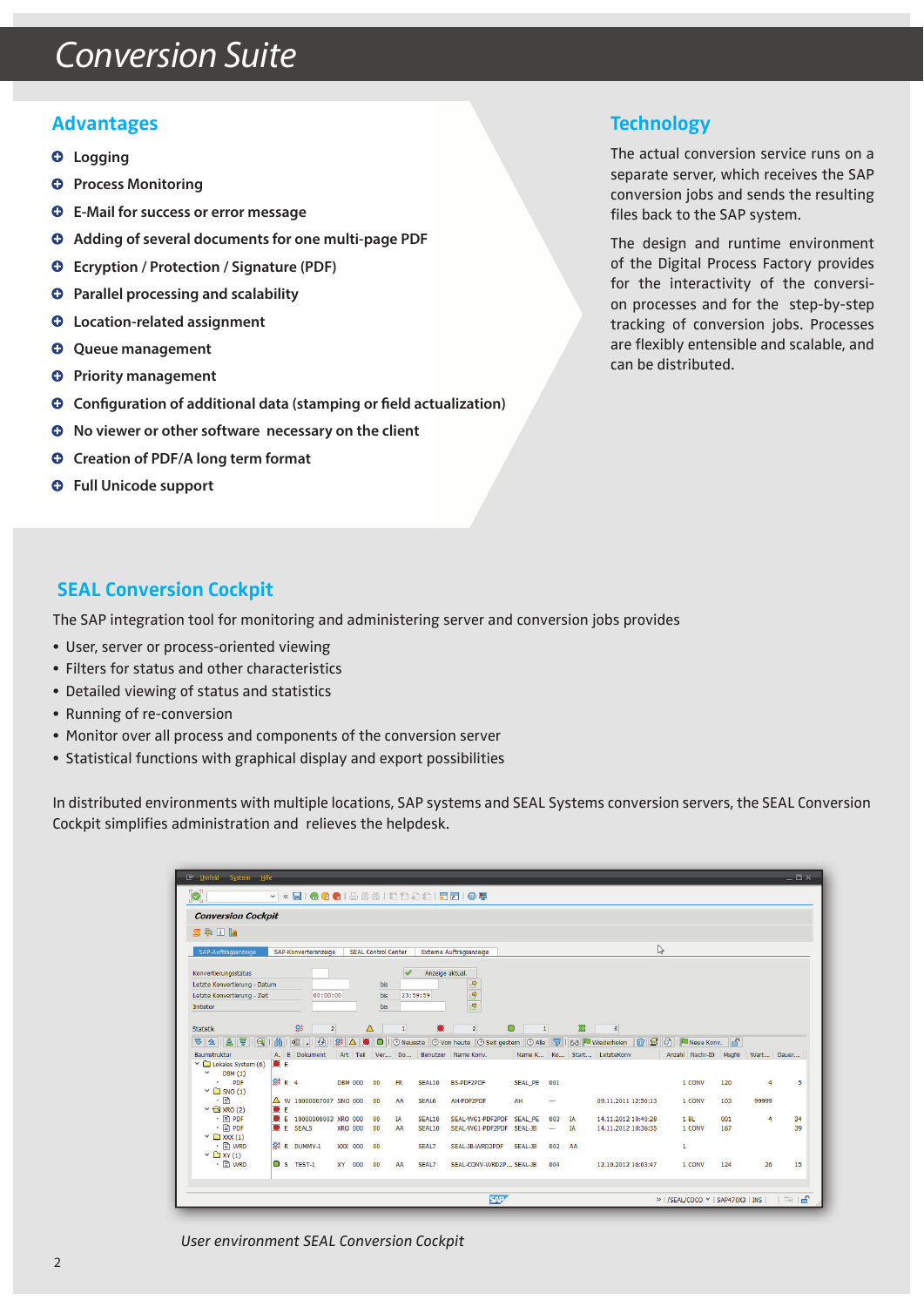### Conversion Suite



*Statistical functions SEAL Conversion Cockpit*

### **Options**

#### **DVS XSA – Extended Search**

#### **& Action**

Enhanced document search for file types and start of mass conversion processes.

#### **Signature page**

One additional page with release information and configurable DMS data is added to the conversion result.

#### **Stamps and watermarks**

Configurable data retrieval for stamping and watermarks.

#### **PDF Longlife Suite**

Check and adjustment of PDF files according PDF/A conformity. With integration into SAP DMS for quality-assured check-in of PDF/A documents.

#### **Formats**

…

More than 50 different input and output formats enable numerous variable conversion methods.

#### **Input formats**

- Office: Microsoft Word, Excel, PowerPoint, MS-Project, Outlook-Mail, Lotus Notes, Visio,
- CAD: AutoCAD, Inventor, CATIA, Solid Works, Solid Edge, Micro station, UGS, Unigraphics,Pro/E, ME10, ELCAD, Solid Designer, …
- Publishing: CorelDraw, FrameMaker, …
- Dateiformate: TXT, HTML, PNG, GIF, JPEG, PostScript, PDF, TIFF, CGM, HPGL, BMP, C907, …
- Further formats on request

#### **Output formats**

- 2D: TIFF, PDF, PDF/A, BMP, CGM, CAD (Refiling)
- 3D: according to CAD output or availability of partner products
- Weitere Formate auf Anfrage